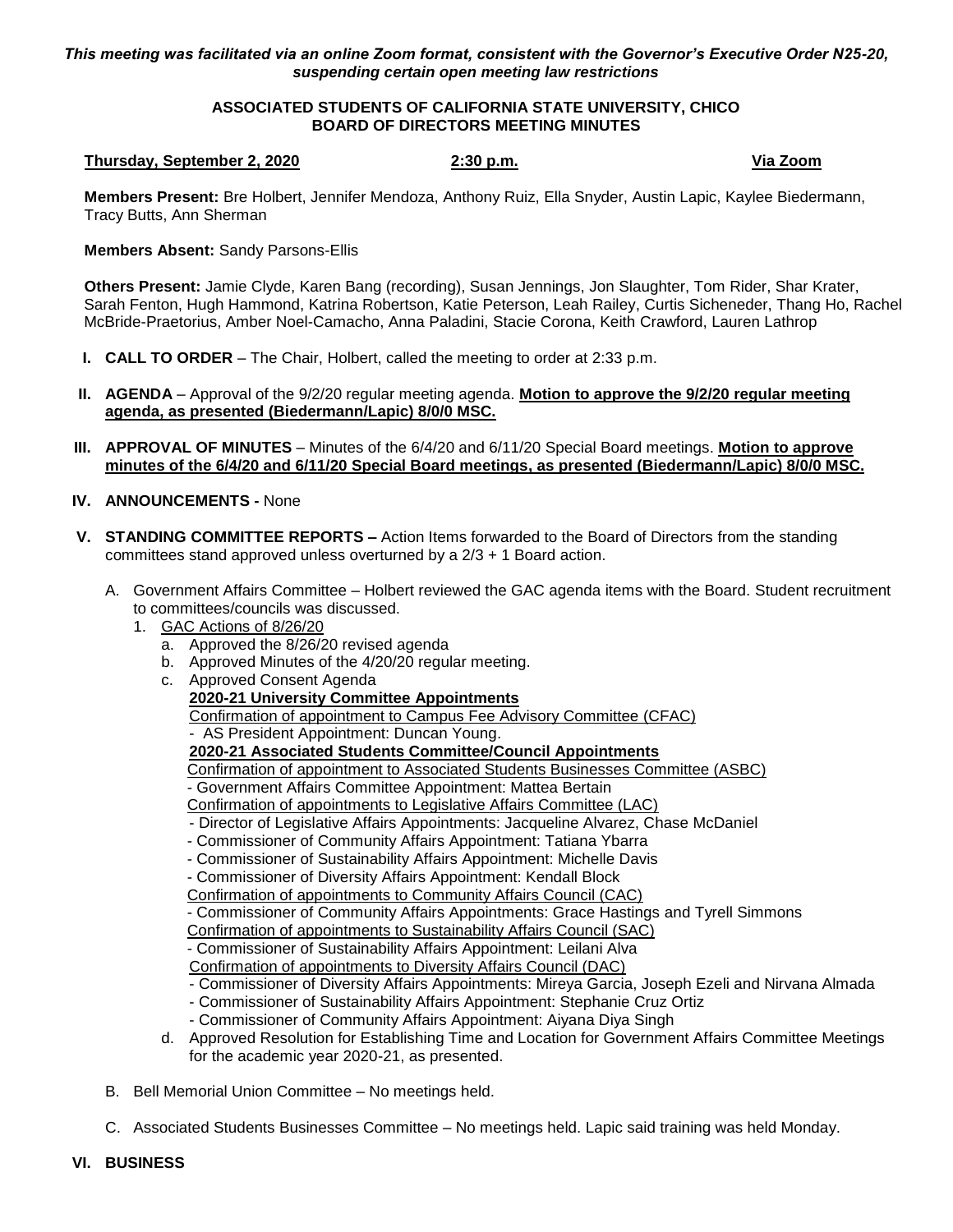- A. Action Item: Approval of Resolution for Establishing Time and Location for Associated Students Board of Directors Meetings for Academic Year 2020-21. **Motion to approve Resolution for Establishing Time and Location for Associated Students Board of Directors Meetings for Academic Year 2020-21, as presented (Biedermann/Snyder).** Holbert said BOD and GAC will offset for the Wednesday meetings. **8/0/0 MSC.**
- B. Action Item: Approval of John Thomas Barron, III as the joint appointee to the Associated Students Businesses Committee (ASBC) and the Bell Memorial Union Committee (BMUC) as nominated by the Associated Students Vice President of Business and Finance and the Associated Students Vice President of Facilities and Services. **Motion to approve John Thomas Barron, III as the joint appointee to the Associated Students Businesses Committee (ASBC) and the Bell Memorial Union Committee (BMUC) as nominated by the Associated Students Vice President of Business and Finance and the Associated Students Vice President of Facilities and Services, as presented (Lapic/Biedermann).** Lapic said Barron will provide valuable input to both committees. **8/0/0 MSC.**
- C. Discussion Item: Health Insurance Clyde provided an overview regarding the annual health insurance approval process. She noted the AS provides medical, dental and vision health benefits for all full-time employees. Currently, three Blue Shield plans are offered: HMO, PPO and PPO high deductible and Clyde explained each plan. Clyde next provided historical background regarding annual medical premiums and said premiums increased by 39% for 2020. She explained that per the Education Code, auxiliaries must provide salaries, working conditions and benefits for its full-time employees which are comparable to those provided campus employees performing substantially similar services. Clyde explained that our broker works with Blue Shield regarding premium costs, HR will work with the AOA group for possible pooled services, staff directors will review the cost increase and a recommendation will be provided to the Board regarding splitting of premium costs between the AS and career employees, and the Board will approve an option. She said Blue Shield has come back with a standard 12.9% increase for 2021 and our broker will negotiate with them to try and obtain a lesser increase. In addition, the broker will look at a partial self-insured option as well as obtaining quotes from the general market. They are also looking at possibly joining a pooled group. Biedermann asked if employees would be given the option to choose between HMO and PPO and Jamie said yes. She also asked if the AS has looked at indemnity fee for service. Railey said the AS has stayed with a fully insured program; however, she is expecting to hear back from the broker with some creative options as he is aware that creativity is a must right now. Clyde said that with the unknowns of COVID-19 they budgeted for a larger premium, so the Blue Shield increase is budgeted for at this point. Biedermann asked if it would be possible to provide only one medical plan option. Clyde said we have to stay similar to campus and they have three options, and this also keeps us aligned with the Education Code. She also noted that staff are fairly equally distributed amongst the three plans.

Holbert said she meant to amend the agenda at the beginning of this meeting to add a statement written by Anna Paladini and a few folks of the AS to address what is going on with COVID-19. Slaughter explained that the statement doesn't necessarily need to be voted on by the Board as long members agree that the statement can be posted on behalf of the Board (Sherman left the meeting at 2:54 p.m.). Holbert shared the statement with the Board, noting the student Board members want to film the statement after today's Board meeting. There were no objections by the Board regarding the video of this statement being made on behalf of the Associated Students.

- D. Discussion Item: Revisions to Associated Students Human Resources Policies #720 Holidays and Scheduling, and #1150 – Termination – Railey said as we have transitioned to our new HR and payroll software system, this oftentimes drives the need to change and update policies. She said the Holiday and Scheduling Policy needs to be revised so that someone who is required to work on an observed holiday will be paid for the holiday, plus be paid for their hours worked on that day. She explained that currently if an employee has to work on a holiday, the manager keeps track of that manually and the employee would be provided the paid holiday on another day of the year. This revision will eliminate that tracking process. Railey said per legal counsel's recommendation, they would also like to modify the Personal Holiday to be eight hours of vacation granted annually, added to the employee's vacation accrual. Employees would be paid out for their Personal Holiday when someone terminates their employment, same as with vacation pay. Railey said regarding the Termination Policy, they consulted legal counsel earlier this summer after furloughing and laying off employees. He recommended eliminating the entire Recall section as a result of a layoff as it's not required under the law.
- E. Discussion Item: Mechoopda Land Recognition Holbert explained that Rachel McBride-Praetorius was invited to today's meeting to explain the origin of the statement that is sometimes announced at campus meetings. McBride acknowledged that we're on Mechoopda's land and that it's important that we know where we're at. She said she is the Director of Tribal Relations on campus and also a Yurok Tribal member located in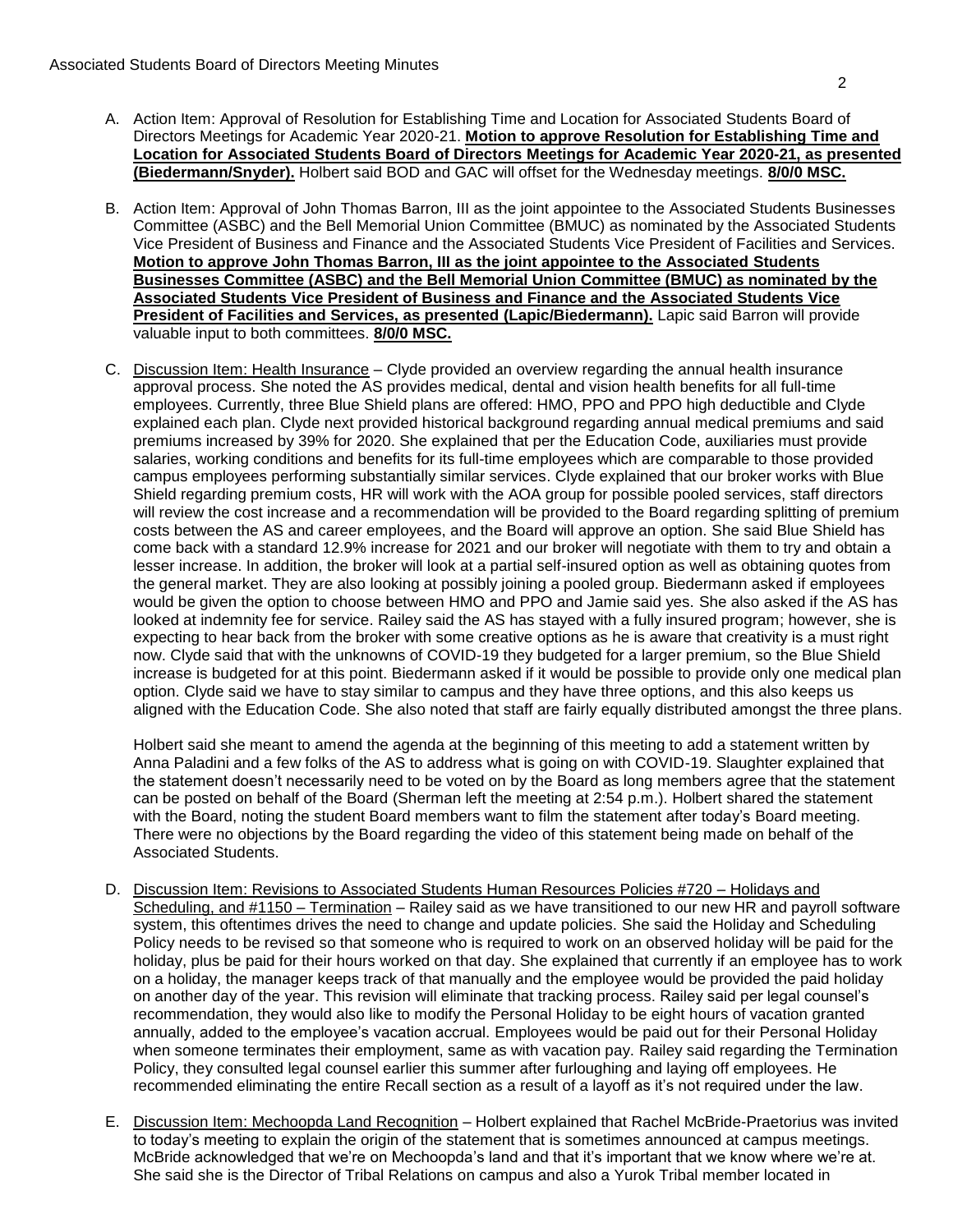Humboldt, along the Klamath river. She also introduced Amber Noel-Camacho, Tribal Relations Specialist. Noel-Camacho said she is an enrolled member at Mooretown Rancheria and is Maidu, which is the tribe located south of Chico. McBride-Praetorius said the land acknowledgment came to be because California is basically all unceded land, so regardless where you're located, you are on tribal lands; it's just a matter of whose tribal lands you're on. She said Chico State sits on Mechoopda's land, which was acquired through Bidwell, but the land was taken from Mechoopda. She said the land acknowledgment is very important, as the land was never given but it is technically still their land as we don't have ratified treaties, which were lost or misplaced. She noted that all of California is still tribal lands. The land acknowledgement was written and approved by Mechoopda's Tribal Counsel. She said it is considered an official statement so that's why when they talk about the land acknowledgment they want people to understand that if they change this, they're changing an official statement that was approved by Mechoopda's governing body as well as in collaboration with Chico State's Tribal Relations Office and President Hutchinson. She said they understand that people may want to shorten it or sometimes use different words, but to honor the government to government relationship that is being built, they do not want any changes made to this statement. They want to make sure people understand where Chico State sits and that we're acknowledging the first people of the land. She said for meetings they could acknowledge the land they're on; however, for various events they should do the approved statement. Holbert said it's important to acknowledge the land we're on and for students that attend our meetings it's important for them to learn this. She said this will be an action item at the next Board meeting. Once approved, the statement will be said when meetings begin at all AS Board, committee and council meetings.

- F. Discussion item: Juneteenth paid holiday Holbert said this item was also discussed at last week's Government Affairs Committee meeting. She said she, and other student leaders from other campuses prepared the presented CSSA Resolution in Support of Juneteenth as a CSU Wide Recognized Holiday. She said that with everything that has been going on this summer, and continues to go on, she believes that holidays like Juneteenth (June 19) need to be recognized because it helps celebrate the history of the Black community and all the previous and continuing struggles of Black people. She said it is hoped that the AS can recognize June 19 as a paid holiday. Mendoza said this is a great initiative and that passing this Resolution would encourage further resolutions for awareness, recognition and accountability. Holbert said the statement recommends that the CSU system recognize Juneteenth as a paid holiday, not specifically Associated Students of CSU, Chico. She said the statement would need to be revised to say Associated Students of CSU, Chico would go forward with Juneteenth as a paid holiday, or take the wording from this Resolution and create our own. Ruiz said he's in full support of this Resolution and noted we have the opportunity to be one of the first Associated Students to incorporate this holiday into their organization. He said this could also motivate other campuses and local businesses to do the same thing. Clyde said she was also in full support of the Resolution and noted the Holiday Policy would need to be revised if this item passes. Railey said the revised Holidays and Scheduling Policy will be coming back as an action item at the next Board meeting and Clyde said it could be revised at the meeting to include this holiday if approved. Snyder said she believes this resolution is necessary, especially when there are other holidays like President's Day which are in support of a white holiday. Holbert said because this holiday would be celebrated during the summer, it would be for AS staff that work during June.
- G. Information Item: Review of Investments Quarter ending 6/30/20 Jennings reviewed and explained the reports to the Board, noting that each quarter this information will be shared with them.
	- 1. Local Agency Investment Fund and Certificates of Deposit
	- 2. Board Designated Fund
- H. Information Item: 6/30/20 Activity Fee, Student Union, Auxiliary Activities and Corporate Services Fund Capital Expenditure Reports – Jennings provided an overview of these quarterly reports, noting items that were purchased during the last two quarters of 2019-20. She explained that Activity Fee reports small equipment purchases as well that are under \$5,000. Other areas report items that are \$5,000 or more.
- I. Director of University Affairs Report Snyder said this past week and a half has been busy due to the transition to online learning. She said the first SAS meeting was held last Friday and they specifically focused on appointments to Academic Senate, EPPC and FASP. SAS will be meeting again this Friday. Snyder said she and Holbert will be attending Academic Senate tomorrow.
- J. Director of Legislative Affairs Report Ruiz said Legislative Affairs now has quorum for meetings. He noted that Ann Schulte is the staff member on the committee and they've been working a lot. He said the AS Census